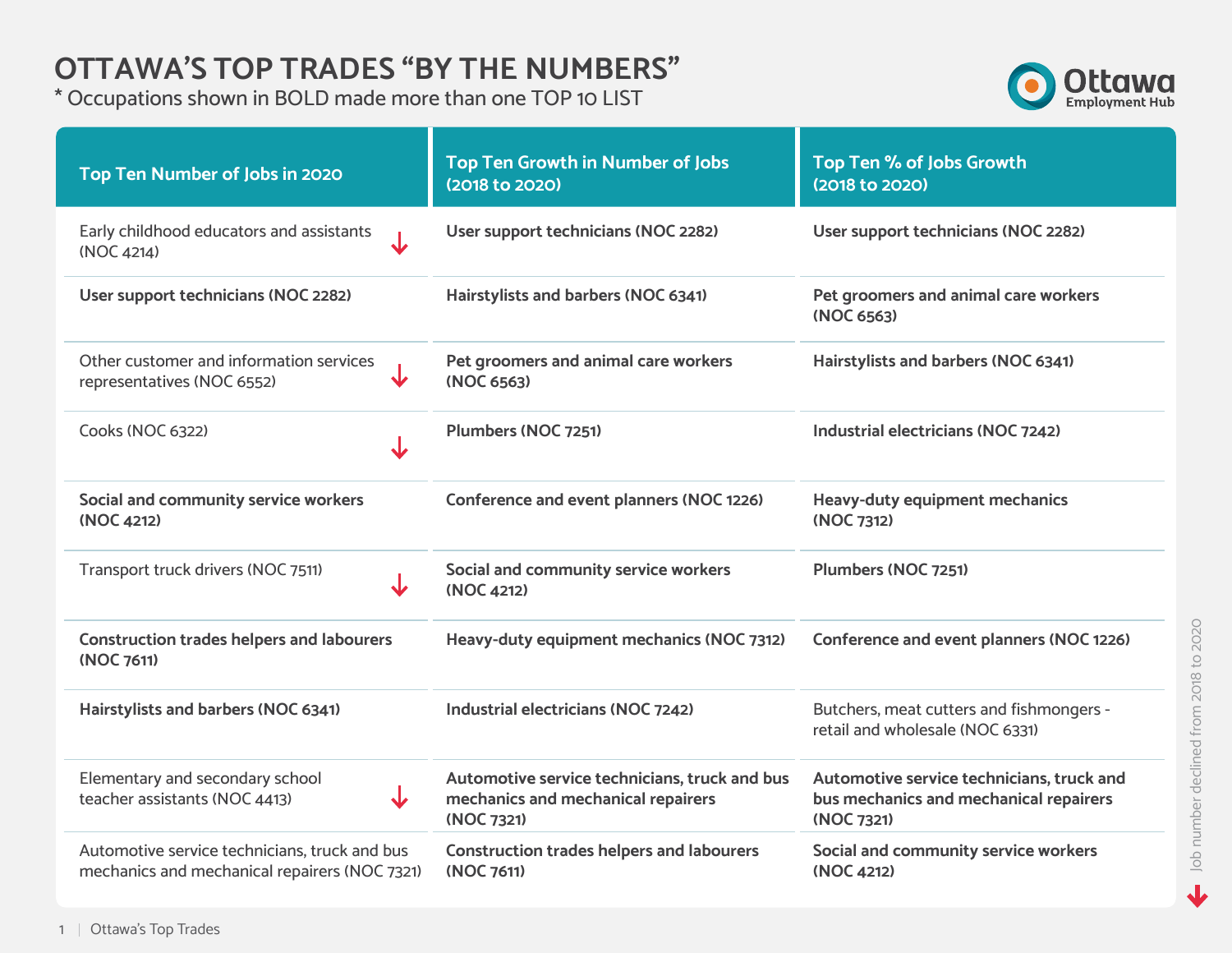# **OTTAWA'S TOP TRADES (NUMBER OF JOBS)**



| <b>NOC</b> | <b>Description</b>                                                                  | <b>2018 Jobs</b> | 2019 Jobs | <b>2020 Jobs</b> | 2018 - 2020<br><b>Change</b> | 2018 - 2020<br>% Change |
|------------|-------------------------------------------------------------------------------------|------------------|-----------|------------------|------------------------------|-------------------------|
| 4214       | Early childhood educators and assistants                                            | 8,261            | 9,025     | 8,252            | $-9$                         | O <sup>o</sup> /o       |
| 2282       | User support technicians                                                            | 4,688            | 6,261     | 6,176            | 1,488                        | 32%                     |
| 6552       | Other customer and information services<br>representatives                          | 5,005            | 5,168     | 4,821            | $-183$                       | $-4%$                   |
| 6322       | Cooks                                                                               | 4,872            | 5,018     | 4,629            | $-243$                       | $-5%$                   |
| 4212       | Social and community service workers                                                | 4,067            | 4,364     | 4,139            | 71                           | 2%                      |
| 7511       | <b>Transport truck drivers</b>                                                      | 4,137            | 4,384     | 4,085            | $-53$                        | $-1%$                   |
| 7611       | Construction trades helpers and labourers                                           | 3,280            | 3,637     | 3,335            | 55                           | 2%                      |
| 6341       | Hairstylists and barbers                                                            | 2,594            | 2,888     | 3,088            | 494                          | 19%                     |
| 4413       | Elementary and secondary school teacher<br>assistants                               | 3,007            | 3,105     | 2,864            | $-143$                       | $-5%$                   |
| 7321       | Automotive service technicians, truck and bus<br>mechanics and mechanical repairers | 2,643            | 2,823     | 2,702            | 59                           | 2%                      |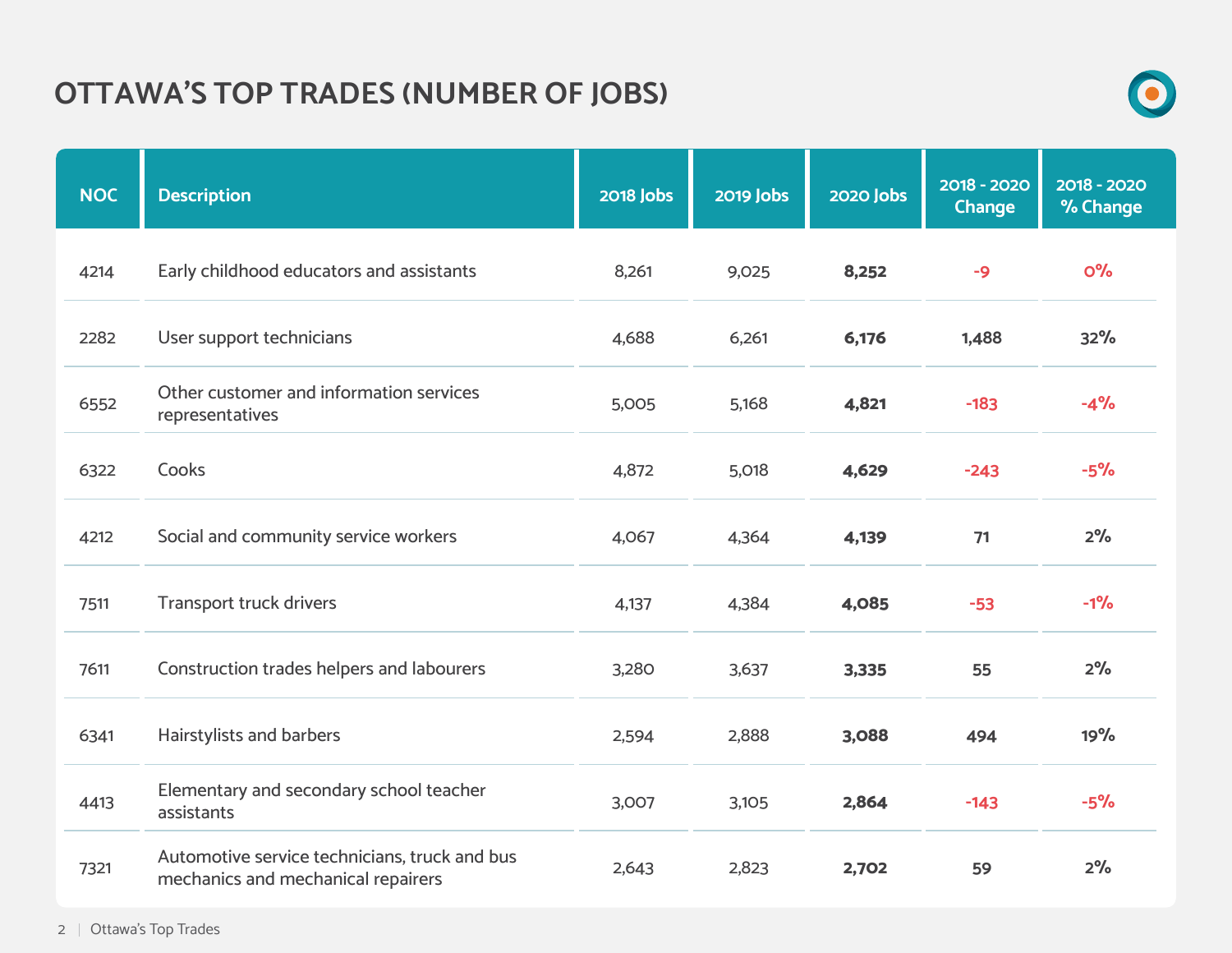#### **OTTAWA'S TOP TRADES (GROWTH IN NUMBER OF JOBS)**



\* also on TOP 10 list based on Number of Jobs

| <b>NOC</b> | <b>Description</b>                                                                    | <b>2018 Jobs</b> | <b>2019 Jobs</b> | <b>2020 Jobs</b> | 2018 - 2020<br><b>Change</b> | 2018 - 2020<br>% Change |
|------------|---------------------------------------------------------------------------------------|------------------|------------------|------------------|------------------------------|-------------------------|
| 2282       | User support technicians *                                                            | 4,688            | 6,261            | 6,176            | 1,488                        | 32%                     |
| 6341       | Hairstylists and barbers *                                                            | 2,594            | 2,888            | 3,088            | 494                          | 19%                     |
| 6563       | Pet groomers and animal care workers                                                  | 681              | 720              | 897              | 215                          | 32%                     |
| 7251       | <b>Plumbers</b>                                                                       | 1,087            | 1,298            | 1,174            | 87                           | 8%                      |
| 1226       | Conference and event planners                                                         | 1,183            | 1,311            | 1,261            | 78                           | 7%                      |
| 4212       | Social and community service workers *                                                | 4,067            | 4,364            | 4,139            | 71                           | 2%                      |
| 7312       | Heavy-duty equipment mechanics                                                        | 751              | 866              | 816              | 65                           | 9%                      |
| 7242       | Industrial electricians                                                               | 540              | 614              | 602              | 62                           | $11\%$                  |
| 7321       | Automotive service technicians, truck and bus<br>mechanics and mechanical repairers * | 2,643            | 2,823            | 2,702            | 59                           | 2%                      |
| 7611       | Construction trades helpers and labourers *                                           | 3,280            | 3,637            | 3,335            | 55                           | 2%                      |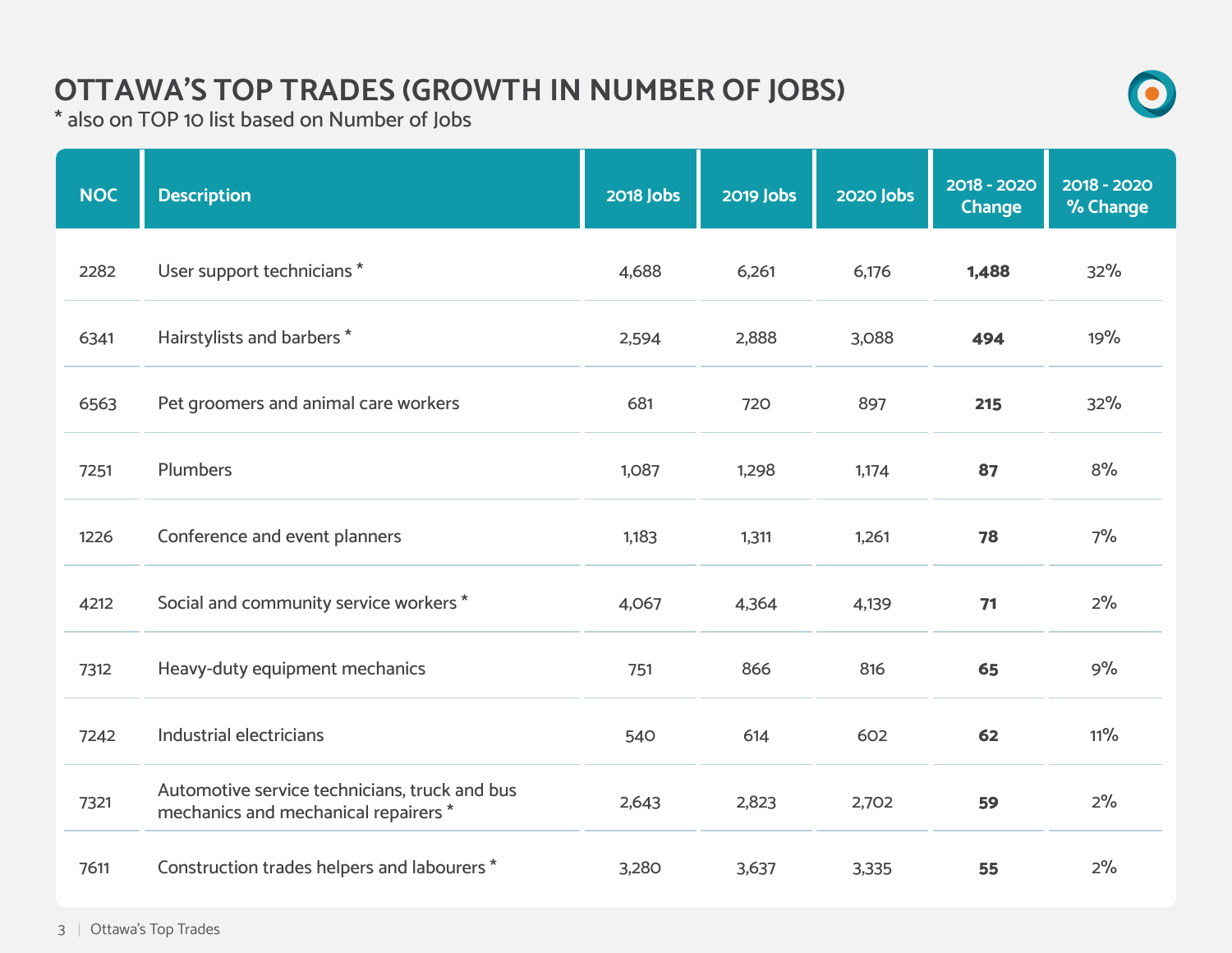## **OTTAWA'S TOP TRADES 500+\* (% GROWTH)**

\* This list includes only those occupations with more than 500 jobs in Ottawa as this data is considered more reliable based on sample sizes of the Labour Force Survey.

| <b>NOC</b> | <b>Description</b>                                                                  | <b>2018 Jobs</b> | <b>2019 Jobs</b> | <b>2020 Jobs</b> | 2018 - 2020<br><b>Change</b> | 2018 - 2020<br>% Change |
|------------|-------------------------------------------------------------------------------------|------------------|------------------|------------------|------------------------------|-------------------------|
| 2282       | User support technicians                                                            | 4,688            | 6,261            | 6,176            | 1,488                        | 32%                     |
| 6563       | Pet groomers and animal care workers                                                | 681              | 720              | 897              | 215                          | 32%                     |
| 6341       | Hairstylists and barbers                                                            | 2,594            | 2,888            | 3,088            | 494                          | 19%                     |
| 7242       | Industrial electricians                                                             | 540              | 614              | 602              | 62                           | 11%                     |
| 7312       | Heavy-duty equipment mechanics                                                      | 751              | 866              | 816              | 65                           | 9%                      |
| 7251       | <b>Plumbers</b>                                                                     | 1,087            | 1,298            | 1,174            | 87                           | 8%                      |
| 1226       | Conference and event planners                                                       | 1,183            | 1,311            | 1,261            | 78                           | 7%                      |
| 6331       | Butchers, meat cutters and fishmongers - retail<br>and wholesale                    | 1,029            | 1,090            | 1,056            | 27                           | 3%                      |
| 7321       | Automotive service technicians, truck and bus<br>mechanics and mechanical repairers | 2,643            | 2,823            | 2,702            | 59                           | 2%                      |
| 4212       | Social and community service workers                                                | 4,067            | 4,364            | 4,139            | 71                           | 2%                      |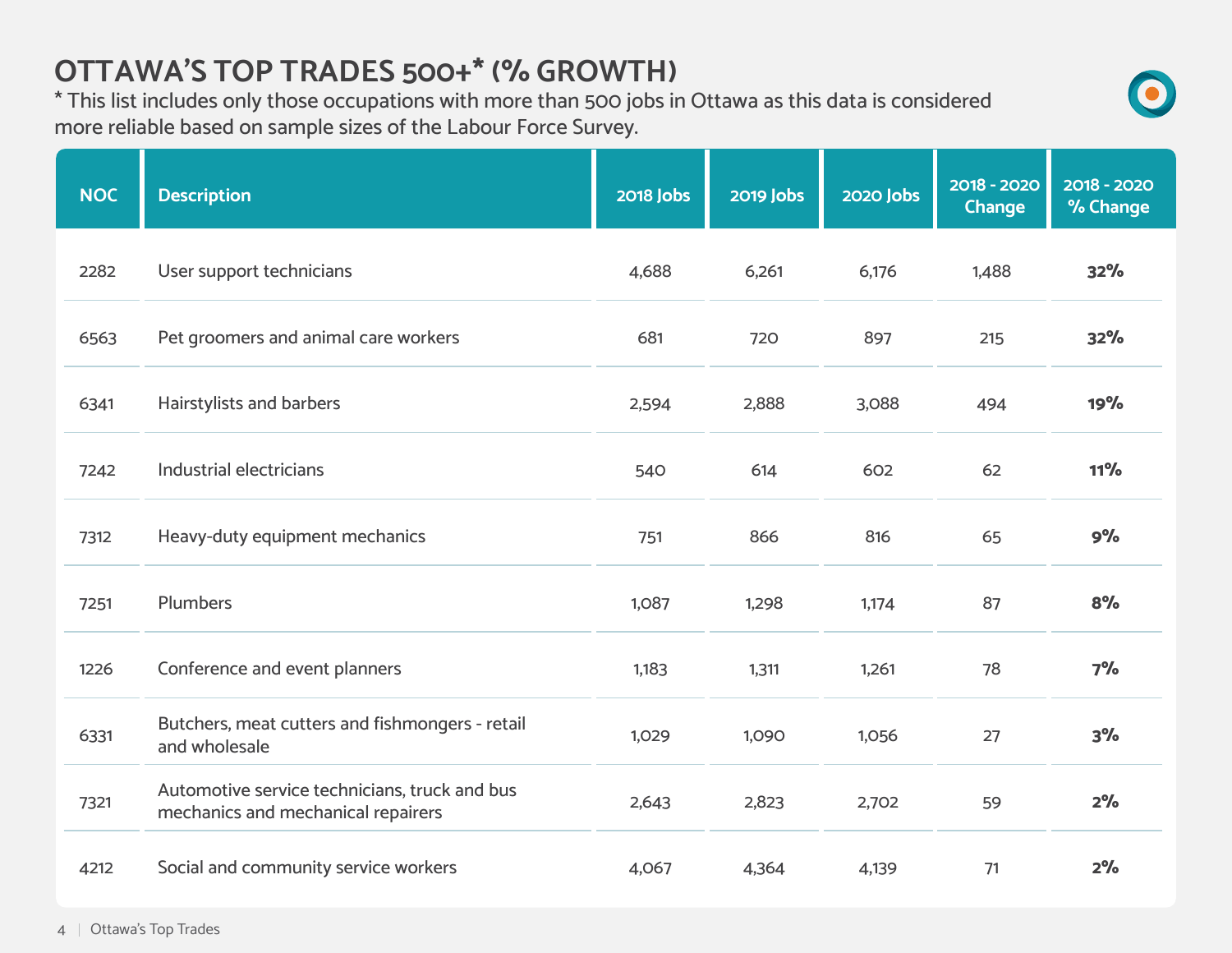## **OTTAWA'S TOP TRADES BY NUMBER OF JOB ADS IN 2020**



| <b>NOC</b> | <b>Description</b>                                           | 2019 postings | 2020 postings | # changes | % changes |
|------------|--------------------------------------------------------------|---------------|---------------|-----------|-----------|
| 6552       | Other customer and information services<br>representatives   | 1183          | 884           | $-299$    | $-25%$    |
| 6322       | Cooks                                                        | 1018          | 724           | $-294$    | $-29%$    |
| 7611       | Construction trades helpers and labourers                    | 292           | 382           | 90        | 31%       |
| 7511       | <b>Transport truck drivers</b>                               | 258           | 317           | 59        | 23%       |
| 3414       | Other assisting occupations in support of health<br>services | 270           | 312           | 42        | 16%       |
| 7271       | Carpenters                                                   | 125           | 229           | 104       | 83%       |
| 4214       | Early childhood educators and assistants                     | 234           | 137           | $-97$     | $-41%$    |
| 4212       | Social and community service workers                         | 89            | 134           | 45        | 51%       |
| 6321       | Chefs                                                        | 302           | 123           | $-179$    | $-59%$    |
| 7521       | Heavy equipment operators (except crane)                     | 89            | <b>108</b>    | 19        | 21%       |